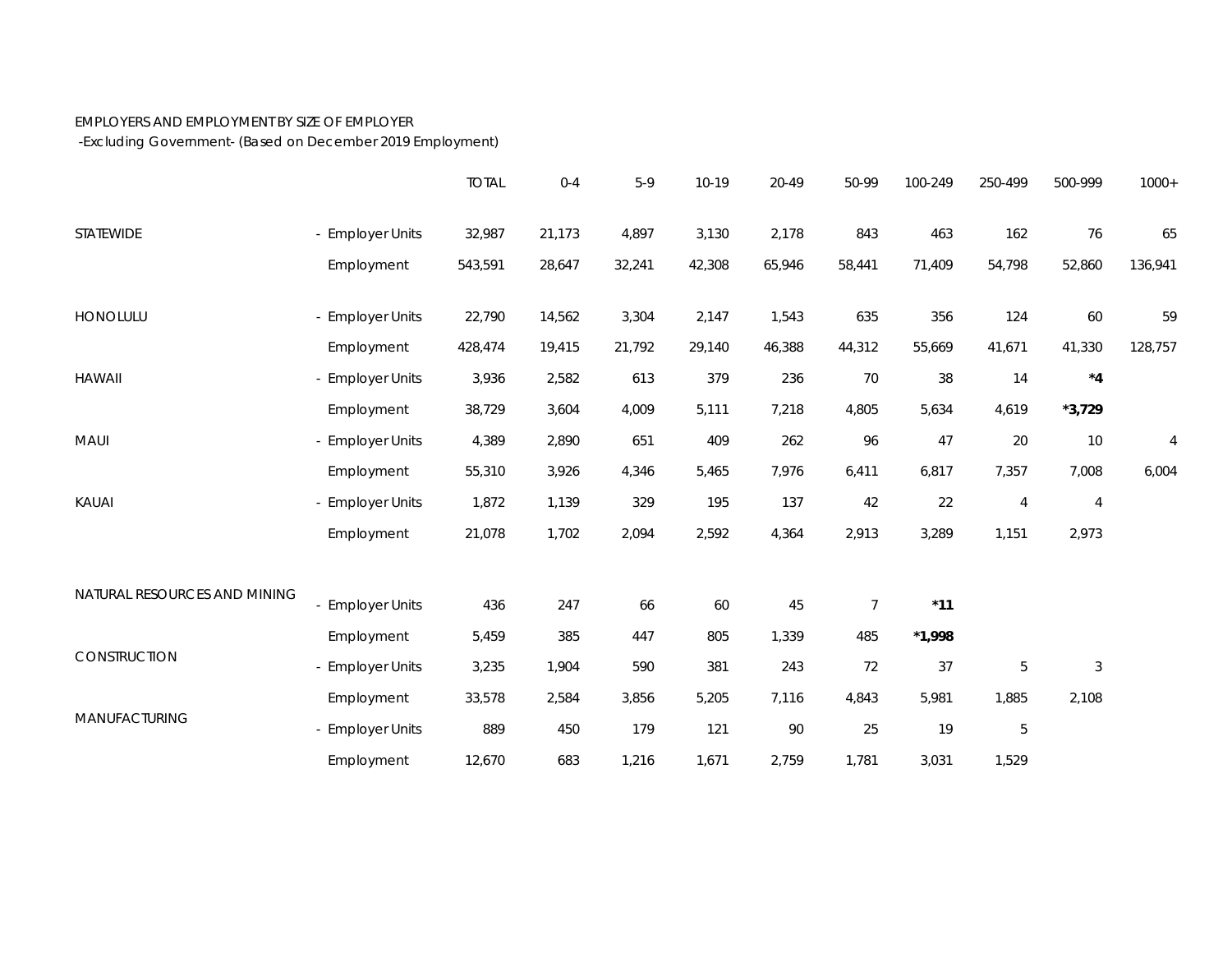## EMPLOYERS AND EMPLOYMENT BY SIZE OF EMPLOYER

-Excluding Government- (Based on December 2019 Employment)

| <b>WHOLESALE TRADE</b>                                                                             |                       | <b>TOTAL</b> | $0 - 4$ | $5-9$ | 10-19 | 20-49 | 50-99          | 100-249     | 250-499     | 500-999        | $1000+$ |
|----------------------------------------------------------------------------------------------------|-----------------------|--------------|---------|-------|-------|-------|----------------|-------------|-------------|----------------|---------|
|                                                                                                    | - Employer Units      | 1,722        | 1,136   | 255   | 160   | 98    | 44             | 24          | $^\star 5$  |                |         |
| RETAIL TRADE                                                                                       | Employment            | 16,906       | 1,625   | 1,682 | 2,124 | 2,940 | 2,905          | 3,800       | $*1,830$    |                |         |
|                                                                                                    | - Employer Units      | 2,712        | 1,465   | 517   | 311   | 213   | 95             | 64          | 24          | 10             | 13      |
| <b>TRANSPORTATION AND UTILITIES</b>                                                                | Employment            | 75,079       | 2,547   | 3,409 | 4,146 | 6,553 | 6,796          | 9,703       | 7,953       | 6,987          | 26,985  |
|                                                                                                    | - Employer Units      | 887          | 428     | 142   | 131   | 94    | 45             | 21          | 14          | $\overline{7}$ | 5       |
| <b>INFORMATION</b>                                                                                 | Employment            | 34,361       | 613     | 920   | 1,847 | 2,855 | 3,318          | 3,342       | 4,700       | 4,721          | 12,045  |
|                                                                                                    | - Employer Units      | 580          | 450     | 48    | 28    | 26    | 14             | $\, 8$      | $\sqrt{3}$  | $*3$           |         |
| <b>FINANCE AND INSURANCE</b>                                                                       | Employment            | 8,202        | 506     | 294   | 358   | 756   | 915            | 1,365       | 1,195       | $*2,813$       |         |
|                                                                                                    | - Employer Units      | 1,077        | 778     | 126   | 72    | 49    | 22             | 17          | $\, 8$      | $^\star 5$     |         |
| REAL ESTATE AND RENTAL AND<br><b>LEASING</b>                                                       | Employment            | 18,723       | 1,111   | 810   | 980   | 1,424 | 1,562          | 2,296       | 2,709       | $*7,831$       |         |
|                                                                                                    | - Employer Units      | 1,567        | 1,186   | 201   | 91    | 49    | 25             | 10          | $^{\star}5$ |                |         |
|                                                                                                    | Employment            | 11,610       | 1,686   | 1,286 | 1,213 | 1,521 | 1,695          | 1,675       | $*2,534$    |                |         |
| PROFESSIONAL AND TECHNICAL<br><b>SERVICES</b><br>MANAGEMENT OF COMPANIES AND<br><b>ENTERPRISES</b> | - Employer Units      | 4,334        | 3,398   | 446   | 262   | 149   | 58             | 18          | $*3$        |                |         |
|                                                                                                    | Employment            | 23,435       | 4,239   | 2,908 | 3,575 | 4,428 | 3,855          | 2,659       | $*1,771$    |                |         |
|                                                                                                    | - Employer Units      | 210          | 162     | 16    | 8     | 14    | $\overline{7}$ | $^{\star}3$ |             |                |         |
|                                                                                                    | Employment            | 3,297        | 188     | 105   | 110   | 450   | 485            | $*1,959$    |             |                |         |
| ADMINISTRATIVE & SUPPORT & WASTE<br><b>MANAGEMENT &amp; REMEDIATION</b><br><b>SERVICES</b>         | <b>Employer Units</b> | 2,379        | 1,567   | 287   | 206   | 165   | 75             | 42          | 21          | $\overline{7}$ | 9       |
|                                                                                                    | Employment            | 67,894       | 1,829   | 1,892 | 2,833 | 5,301 | 5,323          | 6,613       | 7,160       | 5,201          | 31,742  |
| <b>EDUCATIONAL SERVICES</b>                                                                        | - Employer Units      | 700          | 443     | 101   | 71    | 48    | 14             | 14          | 3           | 3              | 3       |
|                                                                                                    | Employment            | 15,183       | 533     | 654   | 944   | 1,484 | 879            | 1,897       | 884         | 1,701          | 6,207   |